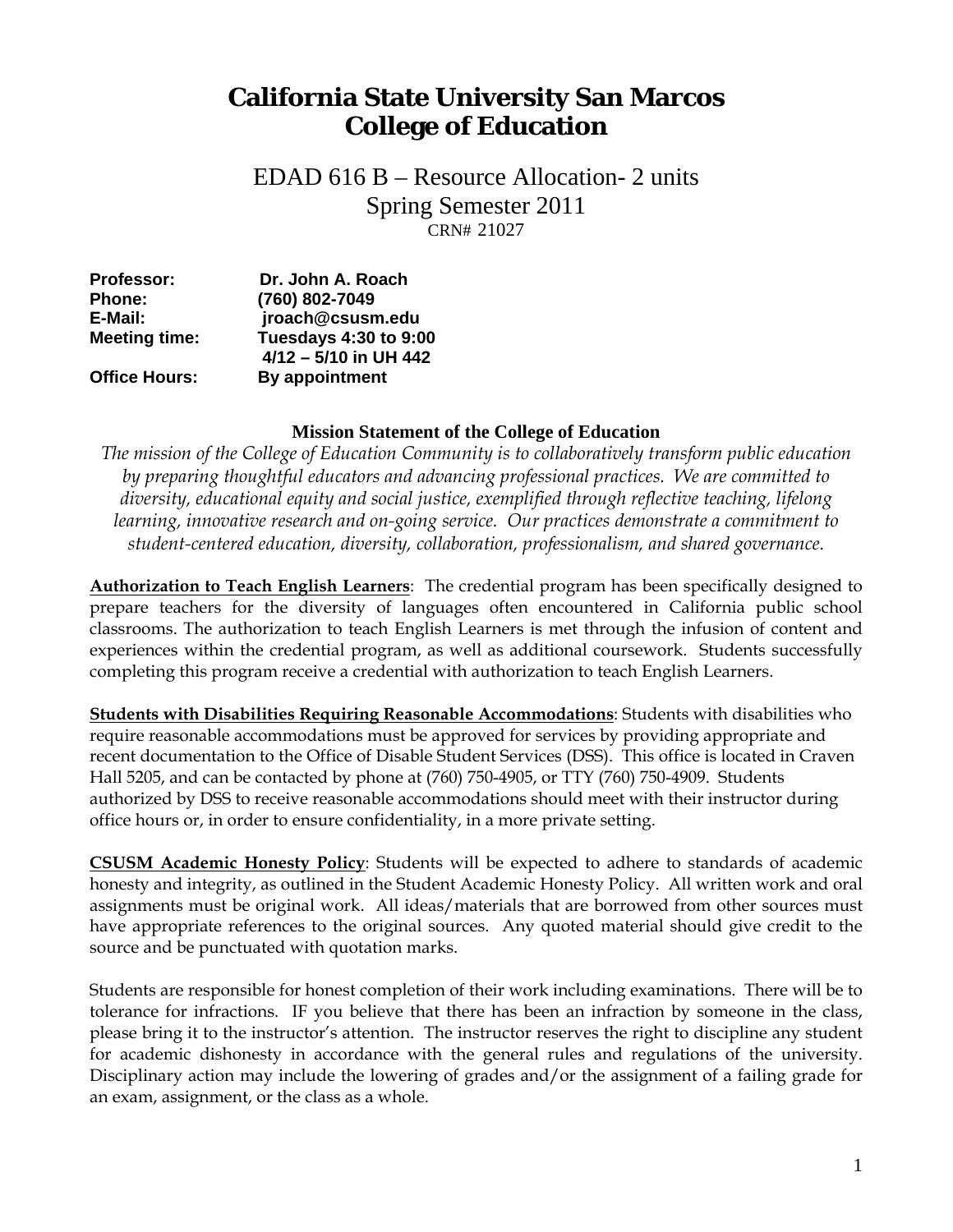Incidents of Academic Dishonesty will be reported to the Dean of Students. Sanctions at the University level may include suspension or expulsion from the University.

### **Plagiarism:**

As an educator, it is expected that each student will do his/her own work, and contribute equally to group projects and processes. Plagiarism or cheating is unacceptable under any circumstances. If you are in doubt about whether your work is paraphrased or plagiarized see the Plagiarism Prevention for Students website http://library.csusm.edu/plagiarism/index.html. If there are questions about academic honesty, please consult the University catalog.

**All University Writing Requirement:** This course meets the university requirements of 2500 words. Students are expected to write at the graduate studies level. Specific required writing assignments are identified in the course assignments section and will be described in class.

**Attendance Policy:** Due to the dynamic and interactive nature of courses in the College of Education, all students are expected to attend all classes and participate in a way that reflects thorough preparation. You must be present at 80% of the class meetings to receive credit for the course. Students should contact the instructor prior to any absences, if possible.

#### **COURSE DESCRIPTION**

Candidates learn basic elements of school finance and responsibilities of administrators for allocating financial and other resources in an equitable manner. Candidates will have the opportunity to discuss budgeting principles that are based on the distribution of resources in support of all students' learning.

#### **CALIFORNIA COMMISSION on TEACHER CREDENTIALING (CCTC) STANDARDS for PRELIMINARY ADMINISTRATIVE CREDENTIAL**

*Each student should be an educational leader who promotes the success of all students by:* 

- 1. facilitating the development, articulation, implementation and stewardship of a vision of learning that is shared and supported by the school community;
- 2. advocating, nurturing, and sustaining a school culture and instructional program conducive to student learning and staff professional growth;
- 3. ensuring management of the organization, operations, and resourced for a safe, efficient, and effective learning environment;
- 4. collaborating with families and community members, responding to diverse community interests and needs, and mobilizing community resources;
- 5. modeling a personal code of ethics and developing professional leadership capacity, and;
- 6. understanding, responding to, and influencing the larger political, social, economic, legal and cultural context.

#### **COURSE OPPORTUNITIES**

*Students will accomplish the following:* 

1. Review the history of school finance to develop an understanding of traditions that bring us to the present system of funding public school education in California: Federal government and function of the states, California school finance history, legislation, court cases, student demographics, economic trends, fiscal outlook, equalization issues, taxation, collective bargaining, and the state budgeting process.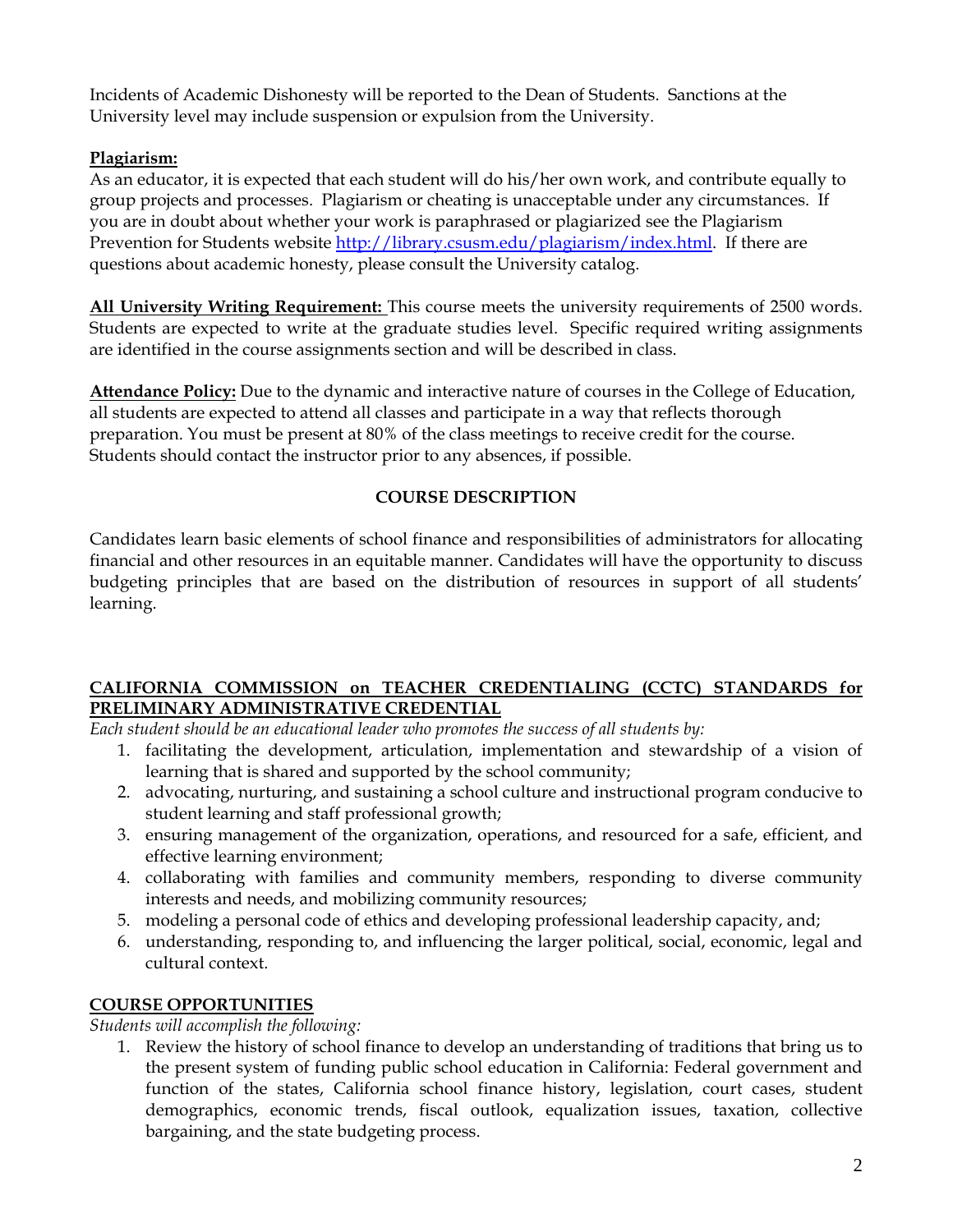- 2. Define the role and function of the business office and the chief business official.
- 3. Identify local, state and federal revenue sources for the school and district budget and regulations governing these and become familiar with other funding sources.
- 4. Demonstrate knowledge of various types of school district funds in order to make appropriate decisions on resource allocations for identified priorities.
- 5. Become knowledgeable about budget expenditures, classifications, object codes in order to understand how to designate resources.
- 6. Gain knowledge of school and district budget formats, reports, and accounting procedures.
- 7. Understand the processes needed to develop and monitor a budget and expenditure plan.
- 8. Demonstrate the ability to align educational programs to cost factors and program budgeting, including the cost of employees.
- 9. Understand budget considerations for special and categorical programs and apply these to principles of equity and equality in meeting diverse student and community needs.
- 10. Develop awareness of potential problem areas in budgeting, including PTO/PTA, supplies, ASB, overtime, copies, carryover, etc.
- 11. Understand how technology is used for building, monitoring, and implementing budgets and accounting systems.
- 12. Learn how to align budget planning with enrollment projections.
- 13. Become knowledgeable about the operation of business support services such as Transportation, Maintenance & Operations, and Child Nutrition Services.
- 14. Build a budget to implement the Single Plan for Student Achievement.
- 15. Reflect on personal and professional practices in terms of ethical decision-making.

#### **TEXTBOOKS**

- Townley, A. , and Schmieder, J. (2008) . *School finance: A California perspective, 8th edition*. Dubuque, Iowa: Kendall Hunt Publishing. ISBN: 9760757550072
- Recommended websites and current events
- Documents from your district:
	- o District and site budget
	- o Collective bargaining agreements
- Handouts provided in class

#### **ASSIGNMENTS AND GRADING**:

- (1) Preparation: Read all assignments and come to class prepared to participate in a discussion. (On going, 10 points)
- (2) Quizzes: Quizzes will be based on the textbook and the CD (Ongoing, 15 points)
- (3) Student Presentations: Group presentation as an expert in the PLC model, choosing from current financial topics. (Per sign up, 10 points)
- (4) Analysis of School Budget: Write a two page analysis of two school budgets, including your site's SPSA and either the PTO, a recent grant, the faculty social committee budget., ASB, or a budget you propose. (Due 3/1, 15 points)
- (5) EXCEL: You will create a budget using Excel. This will include a decision making rubric to reduce spending, if needed. (Due 3/15, 15 points)
- energy, and trends in student enrollment as examples to draw your conclusions. Attach a (6) Written Paper: Using at least 5 respected references, write a 5-7 page double spaced paper on the current trends in federal, state, and local funding and how that has affected your school and district. Include legislative changes, collective bargaining changes, costs of materials and 2009-2010 and a 2008-09 school budget as an appendix to show how your conclusions are reflected on a spread sheet. (Due 4/12, 20 points)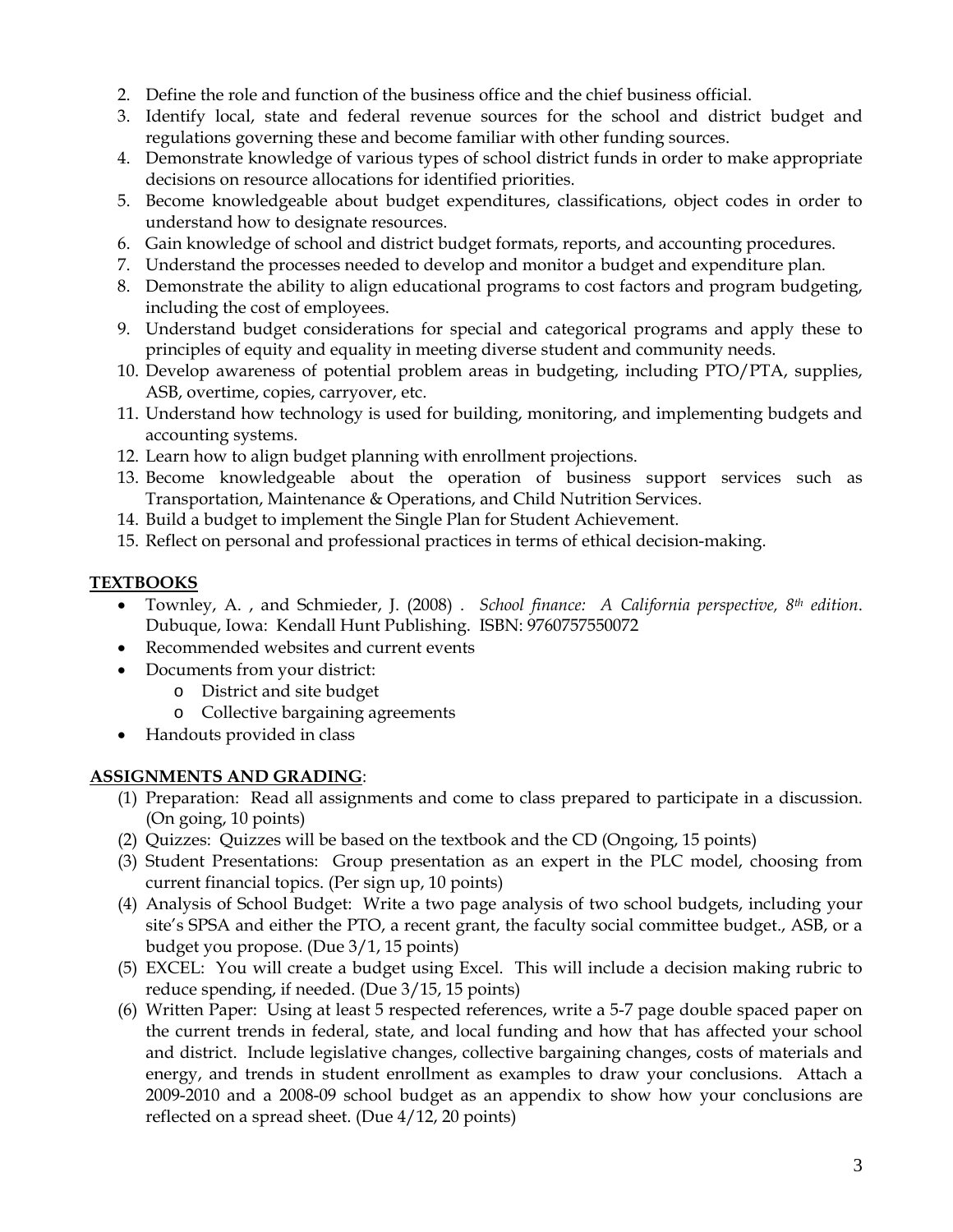(7) District Financial Brochure: Create a public information brochure of your district's financial picture. Include total district budget, ADA per student, categorical funding available, special grants that support programs or schools, outside fundraising by parents or an educational foundation, and average costs for teacher salaries, admin salaries, etc. You can use graphs, charts, or narrative to explain your data. Add photos of the school sites, the Superintendent's photo, or other significant artifacts to make the brochure a complete package. (Due 5/03, 15 points)

#### **REQUIREMENTS:**

- 1. Demonstrate knowledge and competence in the stated objectives.
- 2. Complete the assigned reading; participate in class activities and discussions.
- 3. Bring in current documents from the site and samples of budgets.
- 4. Prepare a budget using EXCEL and demonstrate its use as a tool for monitoring expenditures.
- 5. Students will report as a group on a topic where they have expertise or curiosity relevant to school finance. Each group will make a presentation highlighting the key issues and the impact on schools. Examples of topics:
	- Basic Revenue Limit vs. Basic Aid Funding
	- PTA funding
	- Sports/ASB, ACLU Lawsuit
	- **IDEA**
	- Title I funding
	- PTA funds
	- Textbook Adoptions
	- Declining enrollment
- 6. Complete the course writing requirement
- 7. Complete an informational brochure of the student's current district financial resources.

#### **Grading Scale:**

A (93-100) A- (90-92) B+ (88-89) B (83-87) B- (80-82)

C+ (78-79) C (73-77) C- (70-72) D (60-69) F (0-59)